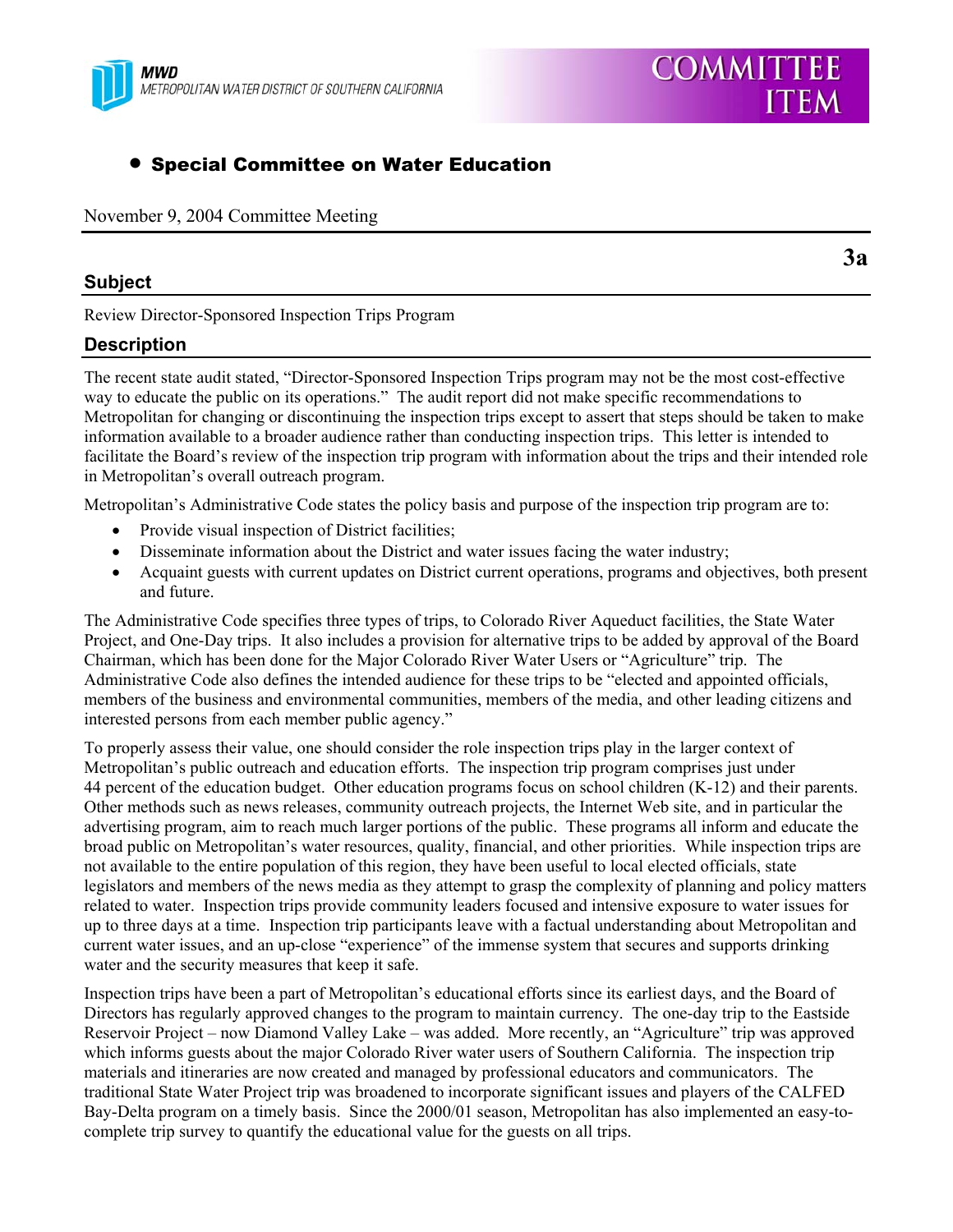Inspection trip program costs (excluding labor) were approximately \$525,000 in FY 2003/04, and \$575,000 is budgeted in 2004/05. Per person costs for the various trips (one or multiple day trips) are shown in **Attachment 1**. Current fiscal year expenditures on other public information and education programs such as those listed above are projected at approximately \$8.3 million.

#### **Policy**

Metropolitan's Administrative Code Section 1301(c) indicates that the Board of Directors will produce written governing policies addressing, among other things, "Development of guidelines relative to communicating with the public, legislature and stakeholders." Policies governing inspection trips are found in Sections 2610 through 2615 of the Administrative Code.

#### **Fiscal Impact**

None

*Robert S. Joe* 

*Manager, External Affairs* 

10/27/2004

*Date* 

*Ronald R. Gastelum Chief Executive Officer* 

10/28/2004 *Date* 

**Attachment 1 – Inspection Trip Costs** 

BLA #3184